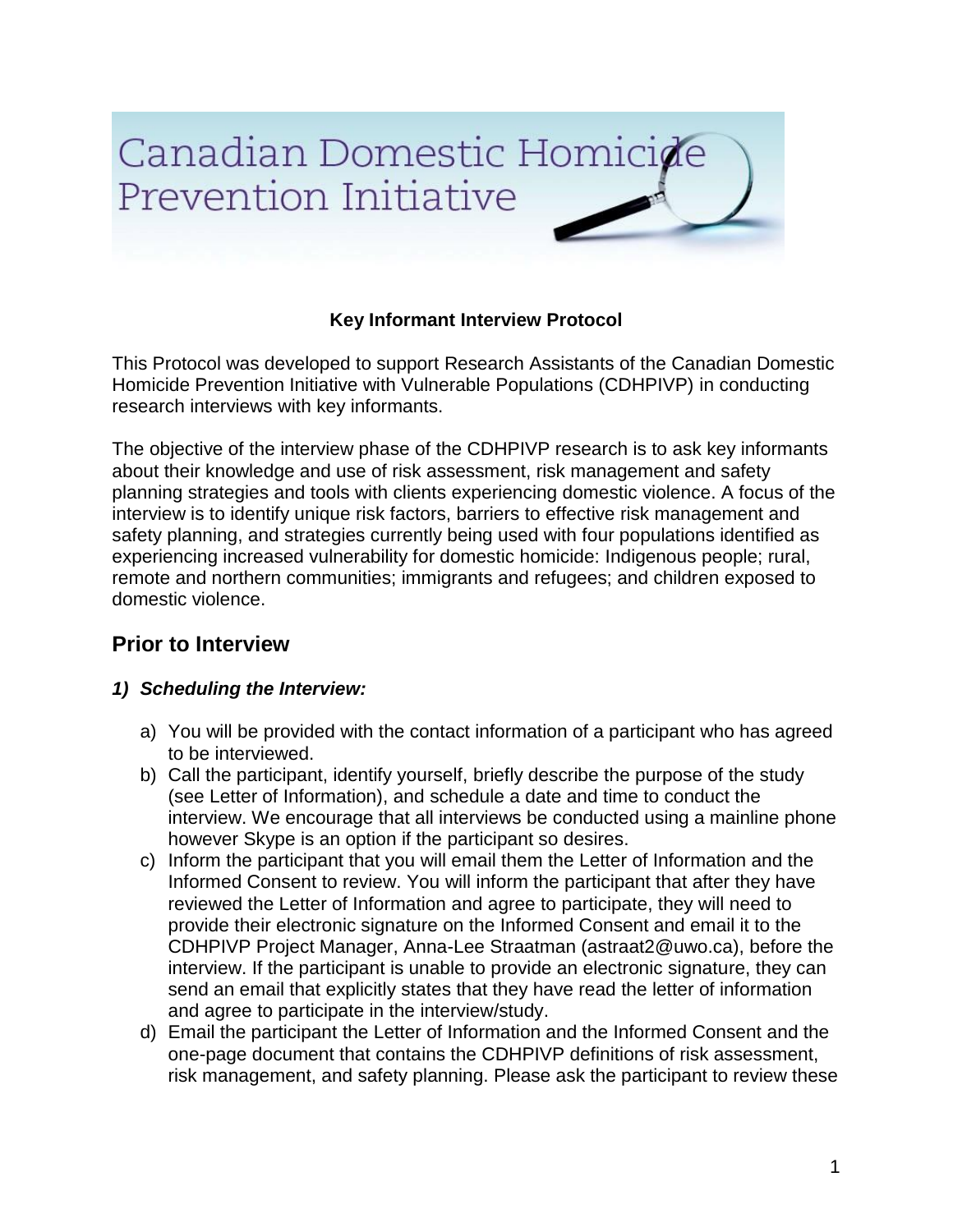definitions prior to the interview and any questions regarding the definitions can be discussed during the interview.

e) Be sure to familiarize yourself with all the documents provided to the participant prior to the interview to be able to address any questions or concerns.

## *2) Informed Consent:*

Prior to the interview, confirm with Anna-Lee that the participant has emailed a signed Informed Consent form. If the participant has not emailed a signed form, you will need to go through the Informed Consent process and get their verbal consent before you begin the interview.

- a) The verbal consent should explicitly state that they have read the Letter of Information and agree to participate in the interview/study.
- b) Ask the participant to also send an electronically signed Informed Consent or an email explicitly stating their consent to Anna-Lee in conjunction with their verbal consent.

This is addressed in the interview guide but you should be aware of what has been provided in terms of Informed Consent before the interview takes place and what needs to be done during the interview in order to ensure you obtain consent.

## *3) Equipment:*

Before conducting any interviews, familiarize yourself with the equipment.

- Phone Interviews check speaker mode of mainline phone
	- ensure background noise is minimal
	- know all the functions of the audio digital recorder
	- conduct a test of audio digital recorder
	- ensure audio digital recorder is at the right place to begin recording
	- know how to dial out using mainline phone on speaker mode
	- be sure to have extra batteries on hand for the digital recorder

- Skype Interviews **Fig. 2018** only use audio call feature
	- make sure the computer microphone and speakers are working
	- ensure background noise is minimal
	- know all the functions of the audio digital recorder
	- be sure to have extra batteries on hand for the digital recorder
	- conduct a test of audio digital recorder
	- ensure audio digital recorder is at the right place to begin recording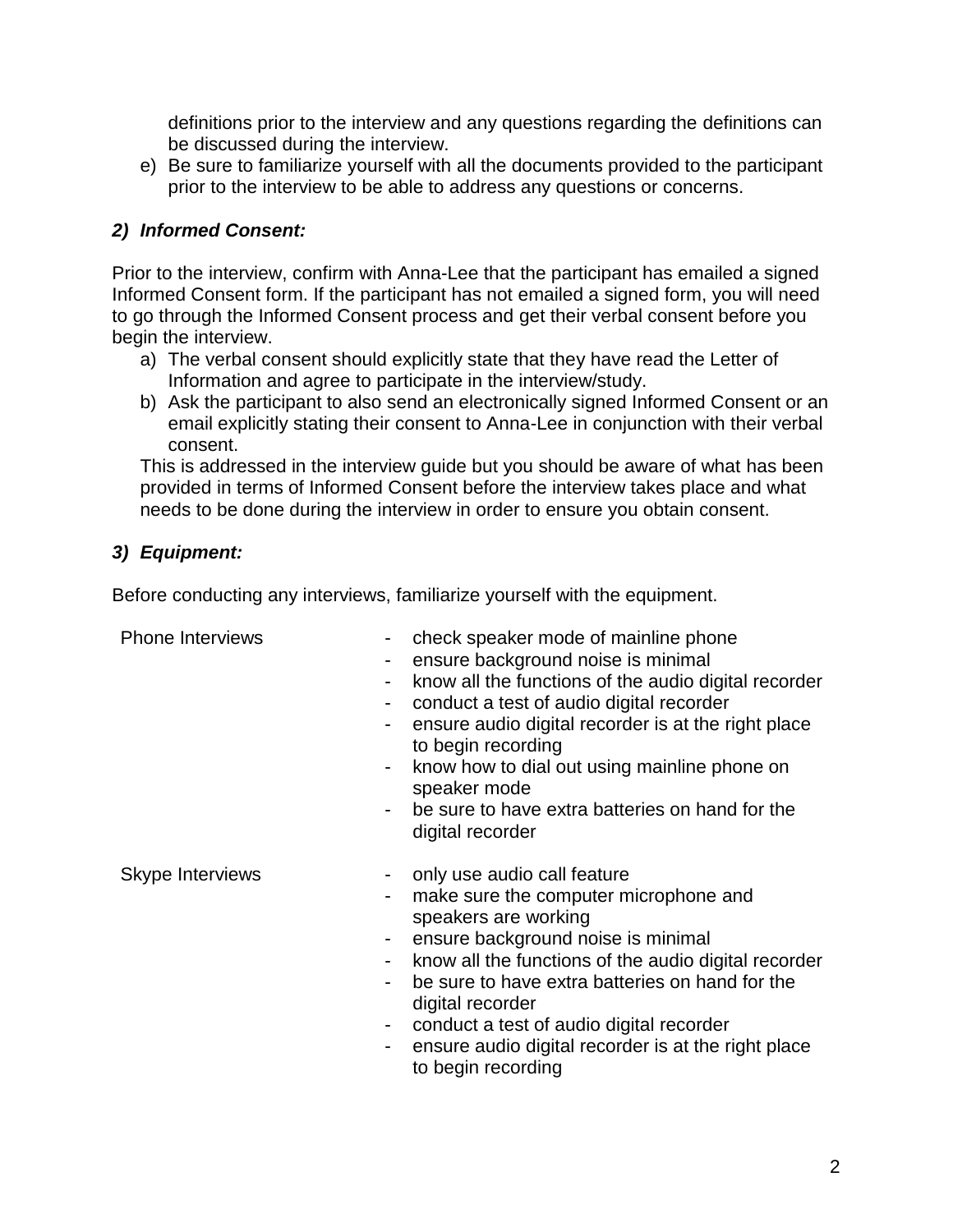| <b>In-Person Interviews</b> | make sure the audio digital recorder is positioned<br>by the computer speakers so to pick up the<br>responses of the participant<br>do a test call with a colleague<br>$\blacksquare$<br>know all the functions of the audio digital recorder<br>conduct a test of audio digital recorder<br>ensure audio digital recorder is at the right place<br>to begin recording<br>make sure the audio digital recorder is positioned<br>$\qquad \qquad \blacksquare$<br>appropriately to pick up the responses of the<br>participant<br>be sure to have extra batteries on hand for the<br>digital recorder |
|-----------------------------|-----------------------------------------------------------------------------------------------------------------------------------------------------------------------------------------------------------------------------------------------------------------------------------------------------------------------------------------------------------------------------------------------------------------------------------------------------------------------------------------------------------------------------------------------------------------------------------------------------|
| <b>Encrypted Computer</b>   | Ensure that the encrypted computer is functioning<br>$\blacksquare$<br>Ensure you are familiar with how to transfer the<br>-<br>recording from the audio digital recorder to the<br>computer<br>Create a file folder, or know the location of the<br>$\overline{\phantom{a}}$<br>created file folder, for all audio recordings. Each<br>interview should have an individual folder within<br>the main folder                                                                                                                                                                                        |

# **The Interview**

## *1) Location:*

The Co-Investigator will provide you with a location to conduct the interview. Make sure the location has minimal distractions and you will be uninterrupted. Post a sign to indicate to others in the office that an interview is taking place and you should not be disturbed.

## *2) Documents:*

During the interview, you should have the following documents on hand to refer to when/if needed:

- Letter of Information
- Informed Consent Form
- CDHPIVP Definitions of Risk Assessment, Risk Management, and Safety Planning (included in Letter of Information)
- Interview Guide

You should also have a notepad and pen available to jot down important notes, followup questions or areas for clarification during the interview

## *3) Beginning the Interview:*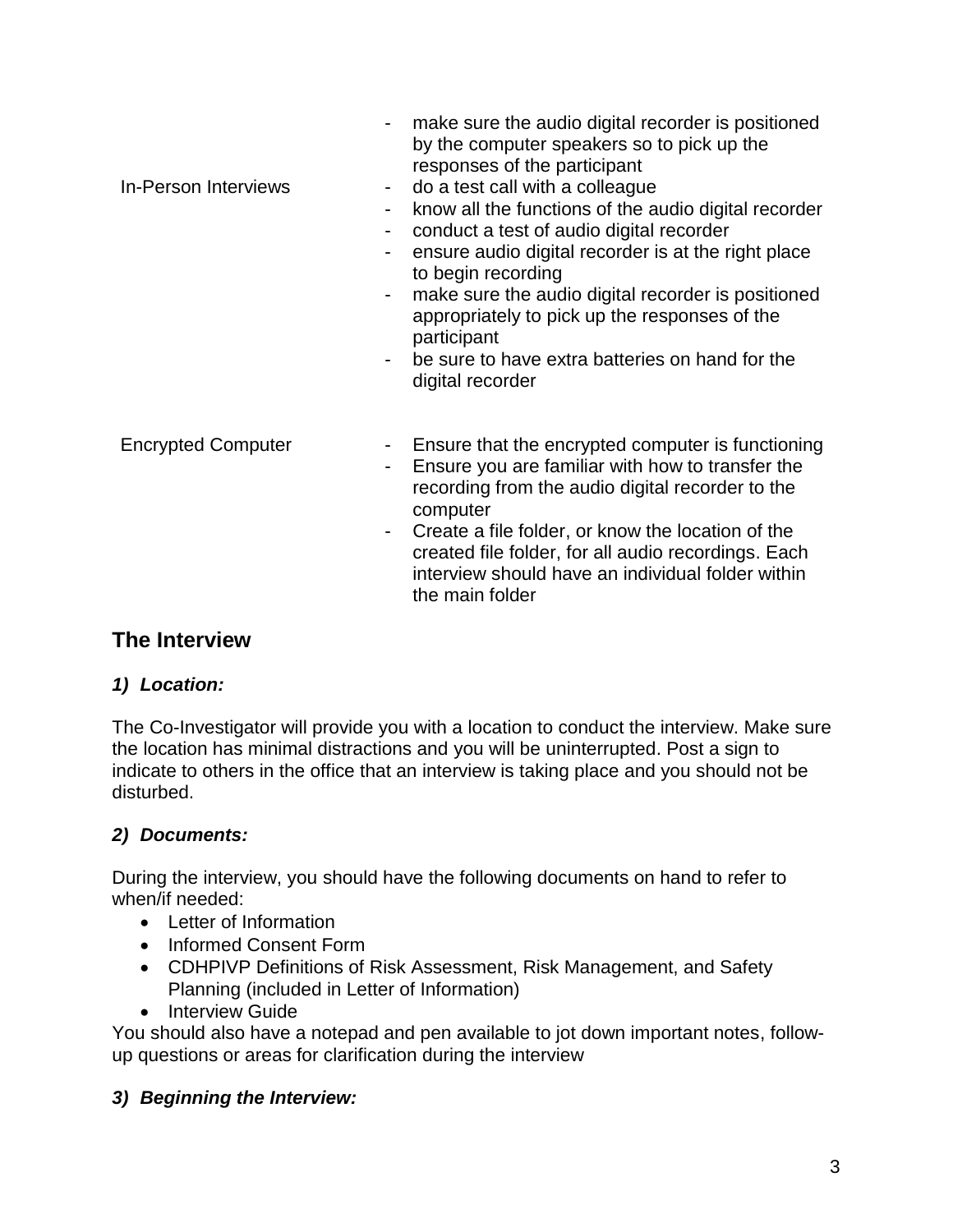## **Section A**

Section A of the interview guide addresses:

- introducing the interview,
- ensuring participant has debriefing support,
- obtaining informed consent,
- discussing audio recording of the interview,
- time it will take to complete the interview.

#### *Introducing the Interview*

When introducing the interview, you will identify the Co-Directors of the CDHPIVP, Drs. Myrna Dawson and Peter Jaffe, and the local Co-Investigator for the specific region that the participant is located. Co-Investigators on the project are:

- Dr. Diane Crocker (Saint Mary's University)
- Dr. Myriam Dubé (Université du Québec á Montréal)
- Dr. Mary Hampton (University of Regina)
- Dr. Kate Rossiter (Simon Fraser University)
- Dr. Nicole Letourneau (University of Calgary)
- Dr. Jane Ursel (University of Manitoba)

## *Ensuring Debriefing Support*

You will inform the participant that you will be asking questions that may have them focus on specific domestic violence cases they dealt with in their work and that this may trigger emotional responses. You need to ensure that the participant has someone (i.e., supervisor or colleague) that they can debrief with after the interview if they are triggered. You will also need to assess the participant's emotional affect during the interview to determine if the questions are causing distress. If you perceive the participant as distressed, you will need to check in with them to see if they want to continue the interview and you need to confirm that they have someone they can debrief with after the interview has ended.

You can also direct them to the following website which offers support and crisis line information for areas across Canada.

[www.yourlifecounts.org/need-help/crisis-lines](http://www.yourlifecounts.org/need-help/crisis-lines)

Connect with your supervisor to identify other local support services that can be offered.

## *Informed Consent*

You must obtain informed consent from the participant before conducting the interview. As mentioned above, they may have already sent their signed informed consent form to Anna-Lee. If they have not signed and returned an informed consent form, you will need to review the consent form with the participant, get their verbal consent, and ask them to email their consent to Anna-Lee immediately following the interview. The email should explicitly state that they have read the Letter of Information and agree to participate in the research interview.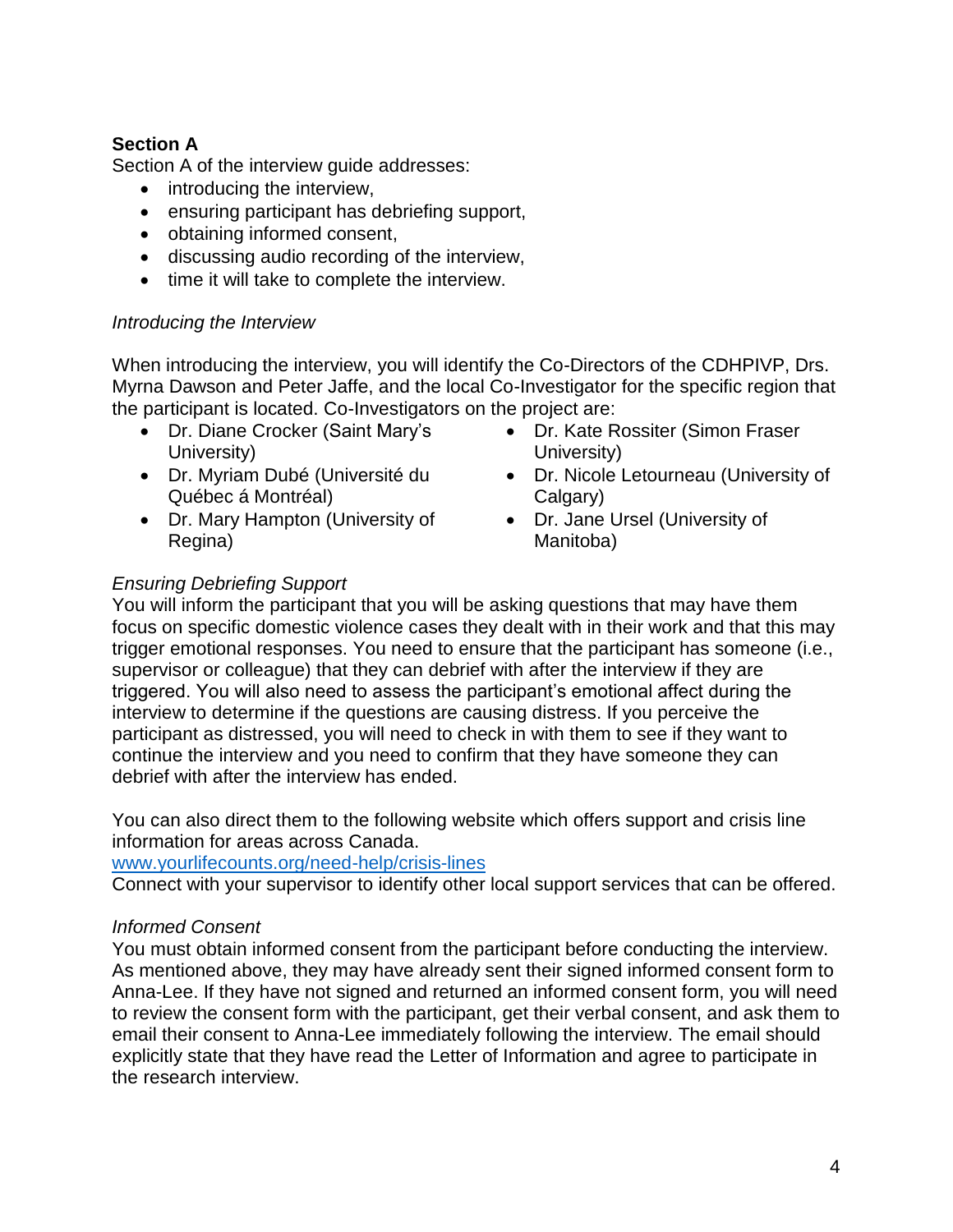#### *Audio Recording*

The interview guide asks the participant for permission to audio record the interview for transcription purposes. Affirm with the participants that recordings and transcripts will be stored for the duration of the project on encrypted password-protected computers in a secure location with authorized access only. All recordings and transcripts will be retained until six months after completion of the CDHPIVP project and thereafter will be destroyed.

*\*Be sure to have extra batteries on hand for the audio digital recorder*

Inform the participant that, while the interview will be audio recorded, you may also take occasional notes. These notes will be added to an interview summary that will be stored on an encrypted computer. Once the notes have been typed and saved on the encrypted computer, the paper notes will be shredded.

*If the participant does not give their permission to be audio recorded, you must reschedule the interview. Inform the participant that two people are required to be present for interviews that are not recorded, with one person conducting the interview and another person taking notes, to ensure accuracy.* 

#### *Timing*

The interview guide states that the interview will take 45 minutes to an hour to complete. This is just an estimate and the participant is welcome to go beyond the scheduled time. However, as the interviewer you need to ensure that the participant does not go on long tangents where you are unable to have all the interview questions answered within a reasonable amount of time. Be sure to schedule enough time to prepare for, conduct, and conclude the interview, considering the potential for the participant to go beyond the scheduled time.

## *4) Asking the Questions:*

## **Section B**

Section B of the interview guide contains the specific interview questions. It is important that you ask all the questions. You may need to probe for clarification or to bring the conversation back on topic. Each interview is unique and probing should be based on the information that is given by the individual. You do not want to probe too much to ensure that you get through all the questions in the interview. You must always be respectful of the participant's time!

Examples of Probing Questions

- Can you tell me more about that?
- Can you give me more detail?
- You mentioned earlier…what did you mean by that?
- Can you be more specific?
- Can you elaborate/expand on that?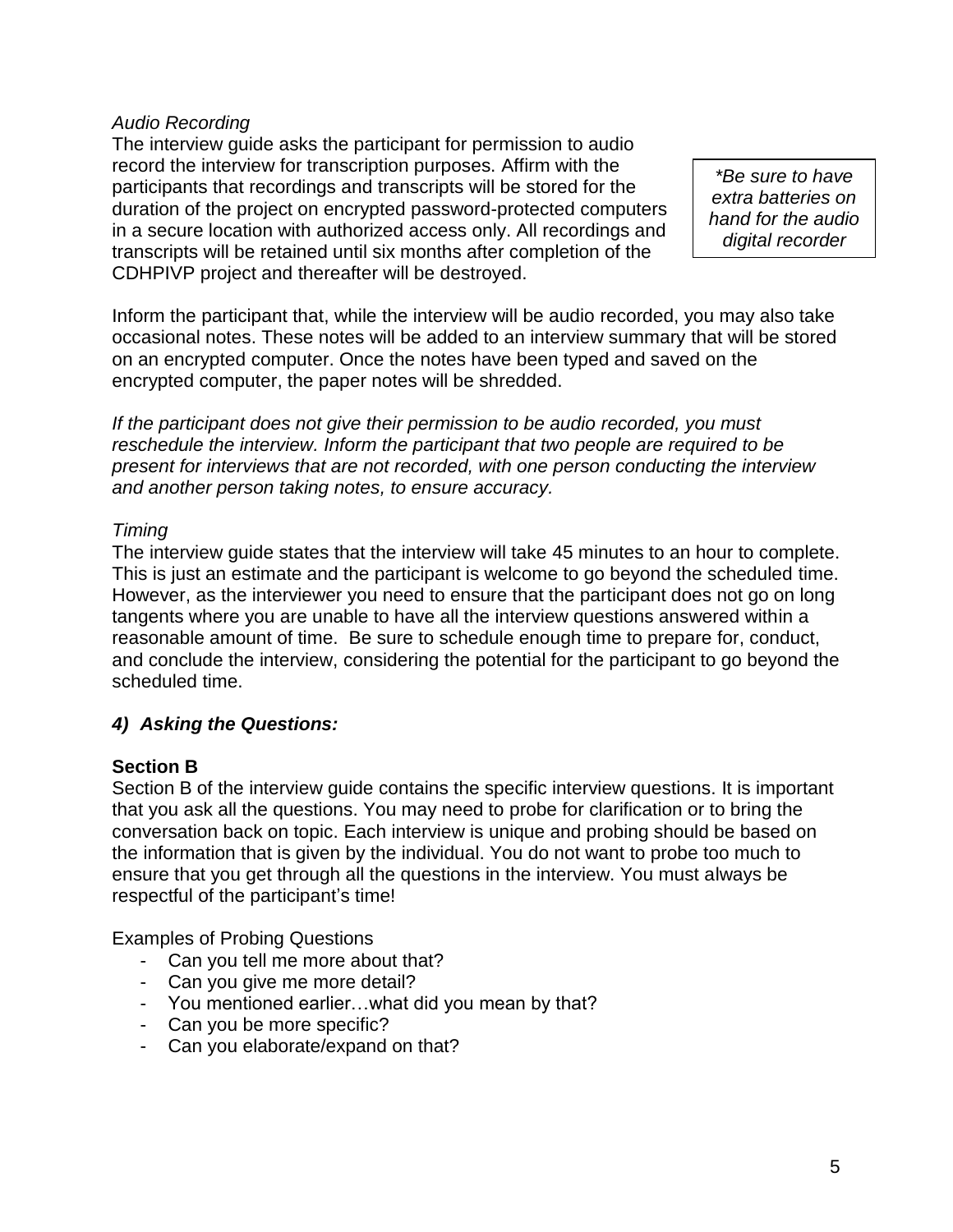## **Tips for Conducting a Successful Phone Interview:**

- Clarify what was said especially if confusing (e.g., "It sounds like you are saying…. Is that a fair summary?" "So you are saying…")
- Speak loud and clear
- Don't talk too much
- Be motivating because people tend to be less willing to become engaged in conversation over the phone
- Be friendly, courteous, and unbiased
- Do not be suggestive
- Throughout the interview, be sure to check that the recorder is working

*Notetaking* - Throughout the interview, you may write some notes to capture major highlights, important themes, new initiatives mentioned, etc. However, do not get so occupied in taking notes that you stall the interview or become less attentive to what the participant is saying. You should not be writing down everything that is said in the interview. Notes are meant to capture only the operative words and phrases that help you to remember key highlights or themes, or make note of something you did not understand that you need to remember to ask the interviewee to clarify.

## **After the Interview**

## **1) Audio Recording:**

After the interview is complete, transfer the recording from the digital audio recorder to the encrypted computer and save it in the designated folder. Each recording will be given a code that corresponds to the name of the participant. Use this code to title the recording when saving it. The file code will include the following information:

#### **Day/Month/Time of Call/Time Zone/InterviewerID# - Audiorecording [e.g., 05/01/14:30/EST/4 – Audiorecording].**

You will be given an Interviewer ID number before you begin to conduct interviews that will be used in the code.

Create a master list on the encrypted computer that has the name of the participant and the corresponding code. This list should be saved on the encrypted computer and be continuously updated with each interview. After each interview, send the updated master list via the secure messaging system to Marcie Campbell [\(mcampb58@uwo.ca\)](mailto:mcampb58@uwo.ca) at the Centre for Research & Education on Violence Against Women & Children (CREVAWC).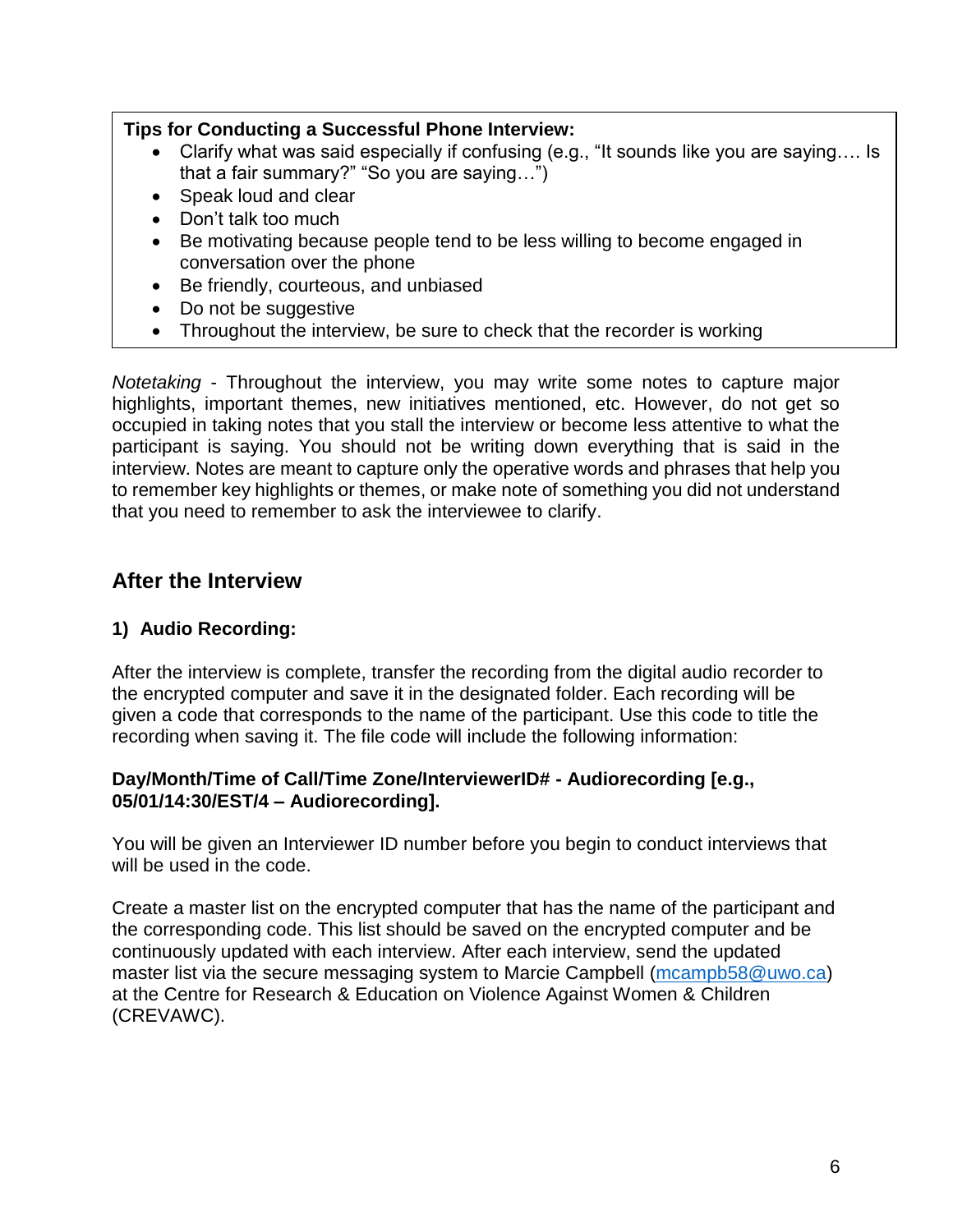| Time Zones                           |  |
|--------------------------------------|--|
| Newfoundland Standard Time - NST     |  |
| Atlantic Standard Time - AST         |  |
| Eastern Standard Time - EST          |  |
| Central Standard Time - CST          |  |
| Mountain Standard Time - MST         |  |
| Pacific Standard Time - PST          |  |
| *note that Saskatchewan will be      |  |
| CST until Spring when it will be MST |  |
| as there is no daylight savings time |  |

Once the recording is saved on the computer, send the recording to Marcie Campbell (mcampb58@uwo.ca ) at CREVAWC via the secure messaging system. Marcie will confirm with you that she received the recording. Once you have received confirmation that the recording was received, electronically shred the recording off the encrypted computer.

Do not delete the recording off the digital audio recorder as you will need to use it to transcribe the interview. You will delete the recording only after you have completed the transcribing, sent the transcript to CREVAWC, inputted the data into Qualtrics program (as described in section 4 – Transcription) and get confirmation of receipt from Marcie.

*If for some reason the recording did not work, you will need to immediately write down the answers to each question as you remember them in a Word document. Save this document in the designated folder with the corresponding code, however indicate in the code that it is a word document and not an audiorecording (e.g., 05/01/3:30/EST/4 – Word Document). Send the document to Marcie Campbell via the secure messaging system and, once you receive confirmation that the document was received, electronically shred the document off the computer.*

## **2) Follow-up email to participant**

About one week after the interview has been completed, please send a follow-up email to the participant thanking them for their participation, ask them if they have any questions resulting from the interview, and if they know of someone else that might be suitable as an interview participant.

## **3) Summary Notes:**

After you have sent the recording to CREVAWC, write a summary of the interview that provides a brief snapshot of the information obtained. The snapshot should include impressions of the interview or anything unique that you feel should be highlighted (e.g., new initiatives identified by the participant, specific issues that are not captured in the interview questions).